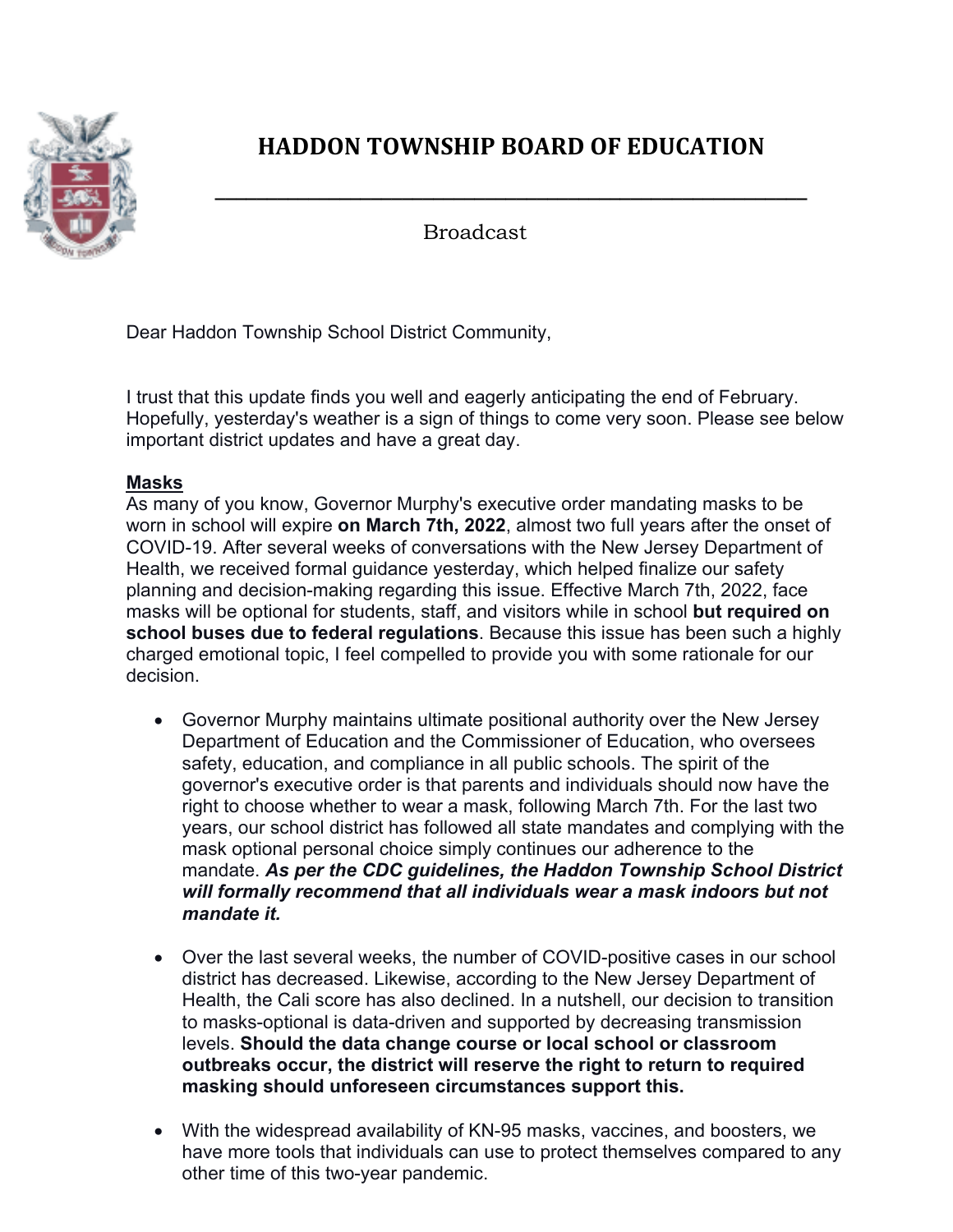- Over the last several days, I have visited classrooms and talked with students about this issue. Many students have indicated that face masks have impeded their learning for a variety of reasons. Ultimately, we all work for the students in Haddon Township and considering many of their perspectives is essential when making decisions.
- Lastly, I am calling for school unity and universal respect on this issue of individual choice. The reality is that many individuals will continue to wear masks to maximize protection for themselves and their families, and others will not. **The district will not tolerate anything less than universal respect among all individuals.** This is an opportunity for growth in learning how to respect diverse beliefs and behaviors. I hope that parents will take the time and opportunity to talk with their children about this topic as a measure for conflict prevention.

**(Note: Parents are encouraged to contact their school nurse to update their child's vaccination status. Individuals that are not up to date with their vaccine status and choose to be unmasked after March 7th will continue to be subject to our quarantine guidelines if identified as a close contact).**

## **Survey**

To maximize community participation for our strategic planning survey, we are making one final push to ask individuals to register. An ad was also placed in this week's Retrospect Newspaper. If you have not already registered for the survey, please do so here to **sign up.** Next week, you will receive the actual survey link in an email that will arrive from Anne Gemmell of *Future Works Alliance*, not the district.

#### **Haddon Township Has Heart**

I am very excited to announce our district-wide service-learning project of HT Has Heart. We are in the process of collecting various items for local families in need, and this is an excellent way for our school community to organize a coordinated community outreach project for all students and staff. Please see the flyer attached to this email. Thank you very much for considering this opportunity to participate. Special thanks to our school district counseling team, who lead this initiative.

## **Mark Your Calendars**

Beauty and the Beast can be seen live on our stage **on March 3, 4 & 5.** Tickets are on sale now at showtix4U.com and can be purchased up to one hour before showtime but are selling quickly. **As of now, no tickets will be sold at the door, but this is currently under review and could change.**

A video of a pre-recorded performance will be available to stream **on March 18, 19, 25 & 26**. The stream can also be purchased at showtix4U.com